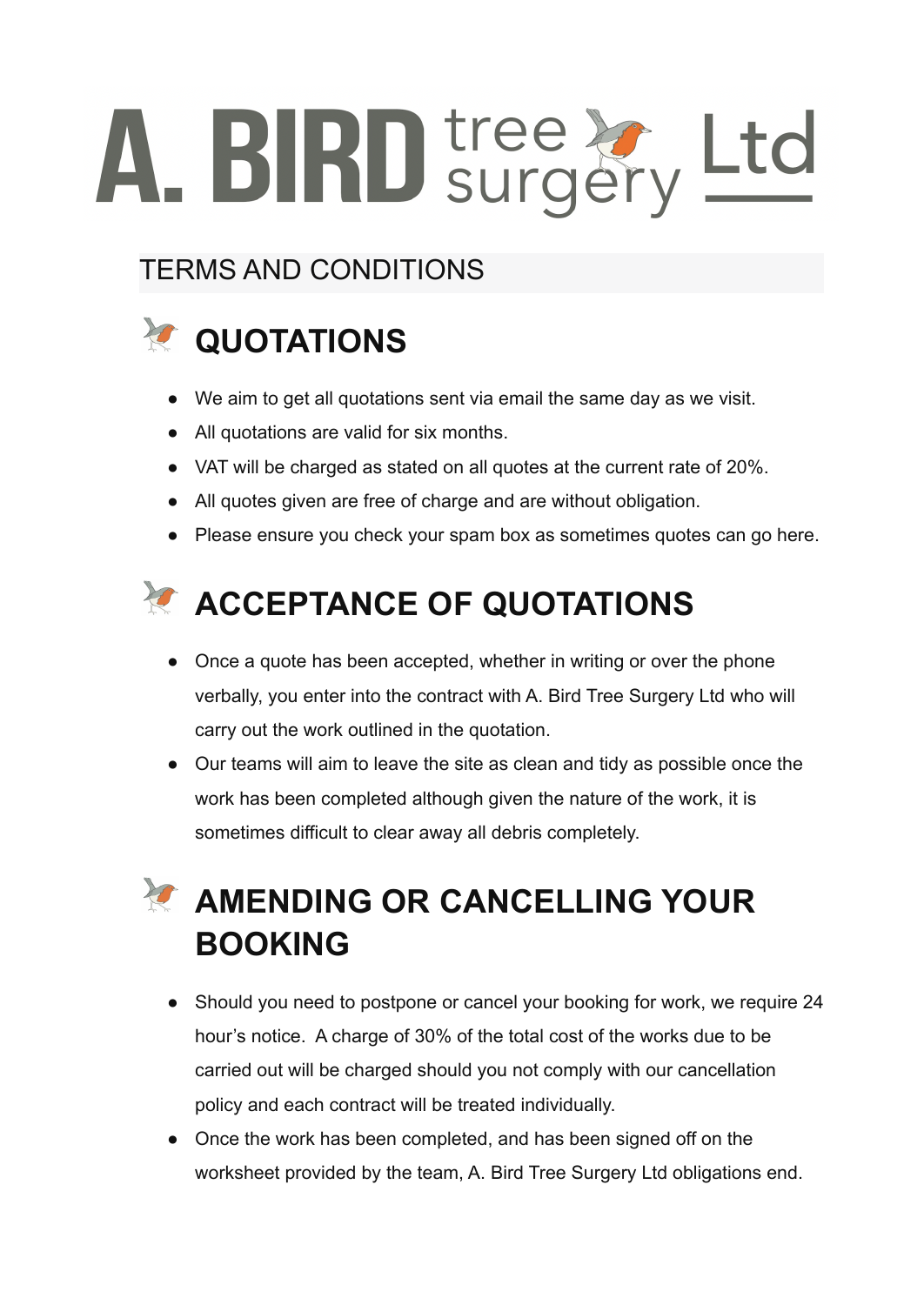● A. Bird Tree Surgery reserves the right to postpone any work that could be hazardous in adverse weather conditions and you will be booked back in as soon as possible in order to ensure the safety of our climbers.

# *E* INVOICE PAYMENT

- Payment is due in full on completion of the works once the invoice has been received. If the invoice has not been paid in full within 14 days after the invoice date, a charge of 10% per week may be applicable for late payment and each contract will be treated individually.
- Invoices can be paid by our preferred method of bank transfer, cheque or via our card machine when the customer is present.

#### **《CONDING**

- A. Bird Tree Surgery Ltd is not responsible for any damage to underground services and cables, unless documented on the quotation.
- Stump grinding is removing the root ball to a depth of 300mm below ground level. Trailing roots from the stump will not be removed as these will naturally die back.
- All debris, resulting from stump grinding, will be removed where possible and any left on site will be left in a clean and tidy manner.

### *<b>Z* RESPONSIBILITIES

- It is the customers responsibility to inform any neighbours of proposed work cutting back their trees to boundaries that are overhanging the property and the customer will be responsible for any claims resulting from such works.
- A. Bird Tree Surgery Ltd is not responsible for any damage to underground services and cables, unless documented on the quotation.
- A. Bird Tree Surgery Ltd will obtain permissions required for any work carried out within a conservation area or to trees with Tree Preservation Orders. If planning permission has been gained by A. Bird Tree Surgery Ltd and the agreement to do the work is cancelled, the customer will receive an